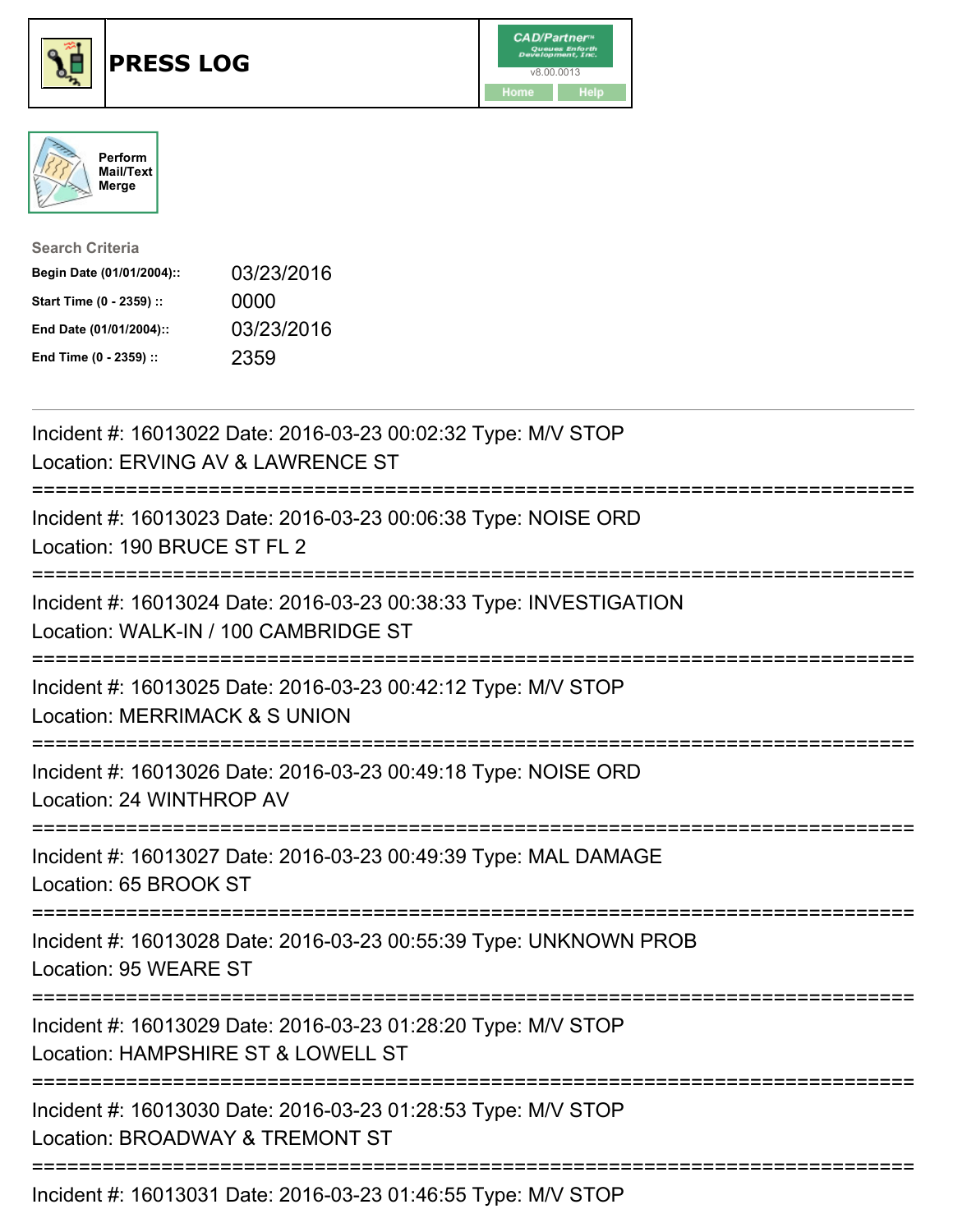Location: 500 MERRIMACK ST

| Incident #: 16013032 Date: 2016-03-23 01:59:30 Type: M/V STOP<br>Location: BROADWAY & TREMONT ST                        |
|-------------------------------------------------------------------------------------------------------------------------|
| Incident #: 16013033 Date: 2016-03-23 02:04:40 Type: M/V STOP<br>Location: BUNKERHILL ST & BUSWELL ST                   |
| Incident #: 16013034 Date: 2016-03-23 02:14:06 Type: M/V STOP<br>Location: BROADWAY & GREEN ST                          |
| Incident #: 16013035 Date: 2016-03-23 02:40:56 Type: M/V STOP<br>Location: BROADWAY & TREMONT ST                        |
| Incident #: 16013036 Date: 2016-03-23 02:44:10 Type: M/V STOP<br>Location: 329 WINTHROP AV                              |
| Incident #: 16013037 Date: 2016-03-23 02:55:58 Type: A&B PAST<br>Location: 66 MELVIN ST #13 FL 2                        |
| Incident #: 16013038 Date: 2016-03-23 03:29:48 Type: M/V STOP<br>Location: ESSEX ST & NEWBURY ST                        |
| Incident #: 16013039 Date: 2016-03-23 04:18:53 Type: MV/BLOCKING<br>Location: 22 HAWLEY ST                              |
| Incident #: 16013040 Date: 2016-03-23 05:59:37 Type: ALARM/BURG<br>Location: DR. MICHAEL DIMAURO / 283 S BROADWAY       |
| Incident #: 16013041 Date: 2016-03-23 06:00:25 Type: ALARMS<br>Location: 44 CORNISH ST                                  |
| Incident #: 16013042 Date: 2016-03-23 06:57:35 Type: INVEST CONT<br>Location: 191 SALEM ST                              |
| Incident #: 16013043 Date: 2016-03-23 07:09:45 Type: ALARM/BURG<br>Location: AUTO HAVES INCORPORATED HAUS / 134 WEST ST |
| Incident #: 16013044 Date: 2016-03-23 07:20:28 Type: M/V STOP<br>Location: MERRIMACK ST & 495                           |
|                                                                                                                         |

Incident #: 16013045 Date: 2016-03-23 07:21:10 Type: ALARM/BURG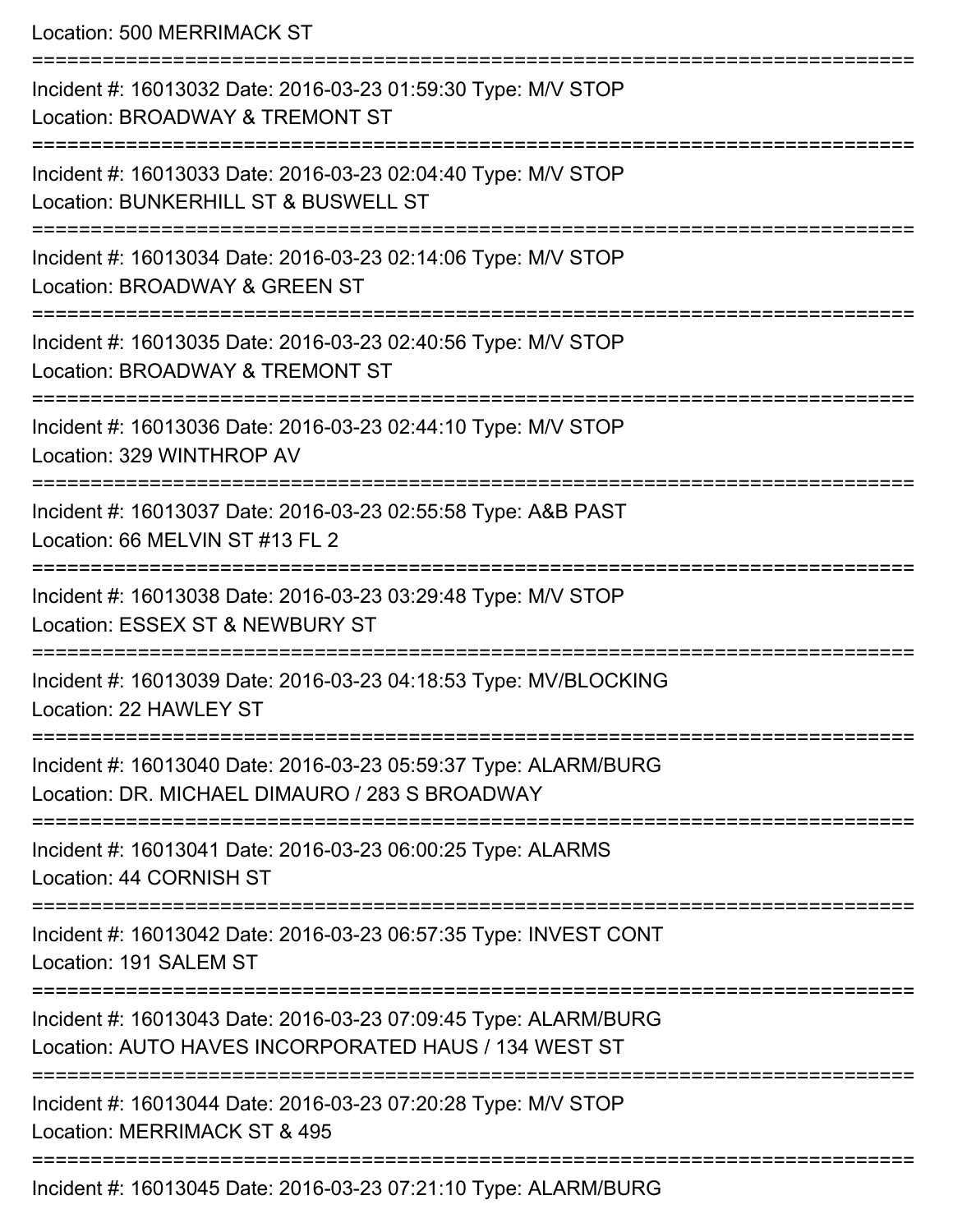| Incident #: 16013046 Date: 2016-03-23 07:33:49 Type: M/V STOP<br>Location: S BROADWAY & SALEM ST                    |
|---------------------------------------------------------------------------------------------------------------------|
| Incident #: 16013047 Date: 2016-03-23 07:38:38 Type: M/V STOP<br>Location: HAFFNERS GAS STATION / 194 S BROADWAY    |
| Incident #: 16013048 Date: 2016-03-23 07:58:24 Type: SUS PERS/MV<br><b>Location: 113 TRENTON ST</b>                 |
| Incident #: 16013049 Date: 2016-03-23 08:00:12 Type: M/V STOP<br><b>Location: FALLS BRIDGE</b>                      |
| Incident #: 16013050 Date: 2016-03-23 08:27:52 Type: LARCENY/PAST<br>Location: 265 LOWELL ST<br>------------------- |
| Incident #: 16013051 Date: 2016-03-23 08:32:16 Type: AUTO ACC/NO PI<br>Location: BROADWAY & WATER ST                |
| Incident #: 16013052 Date: 2016-03-23 08:33:02 Type: PARK & WALK<br>Location: BROADWAY & HAVERHILL ST               |
| Incident #: 16013053 Date: 2016-03-23 08:39:39 Type: 209A/SERVE<br>Location: 48 UNION ST                            |
| Incident #: 16013054 Date: 2016-03-23 08:48:52 Type: 209A/SERVE<br>Location: 257 BROADWAY                           |
| Incident #: 16013055 Date: 2016-03-23 09:15:34 Type: M/V STOP<br>Location: 34 FOSTER ST                             |
| Incident #: 16013056 Date: 2016-03-23 09:19:34 Type: SUS PERS/MV<br>Location: 37 GREENFIELD ST                      |
| Incident #: 16013057 Date: 2016-03-23 09:19:36 Type: INVEST CONT<br>Location: 216 PROSPECT ST                       |
| Incident #: 16013058 Date: 2016-03-23 09:20:54 Type: SEX OFFENDER<br>Location: 201 BAILEY ST #2F FL 1               |
| Incident #: 16013059 Date: 2016-03-23 09:28:42 Type: MAN DOWN                                                       |

LINITED EVODEOO / 4F 4 BBOADWAY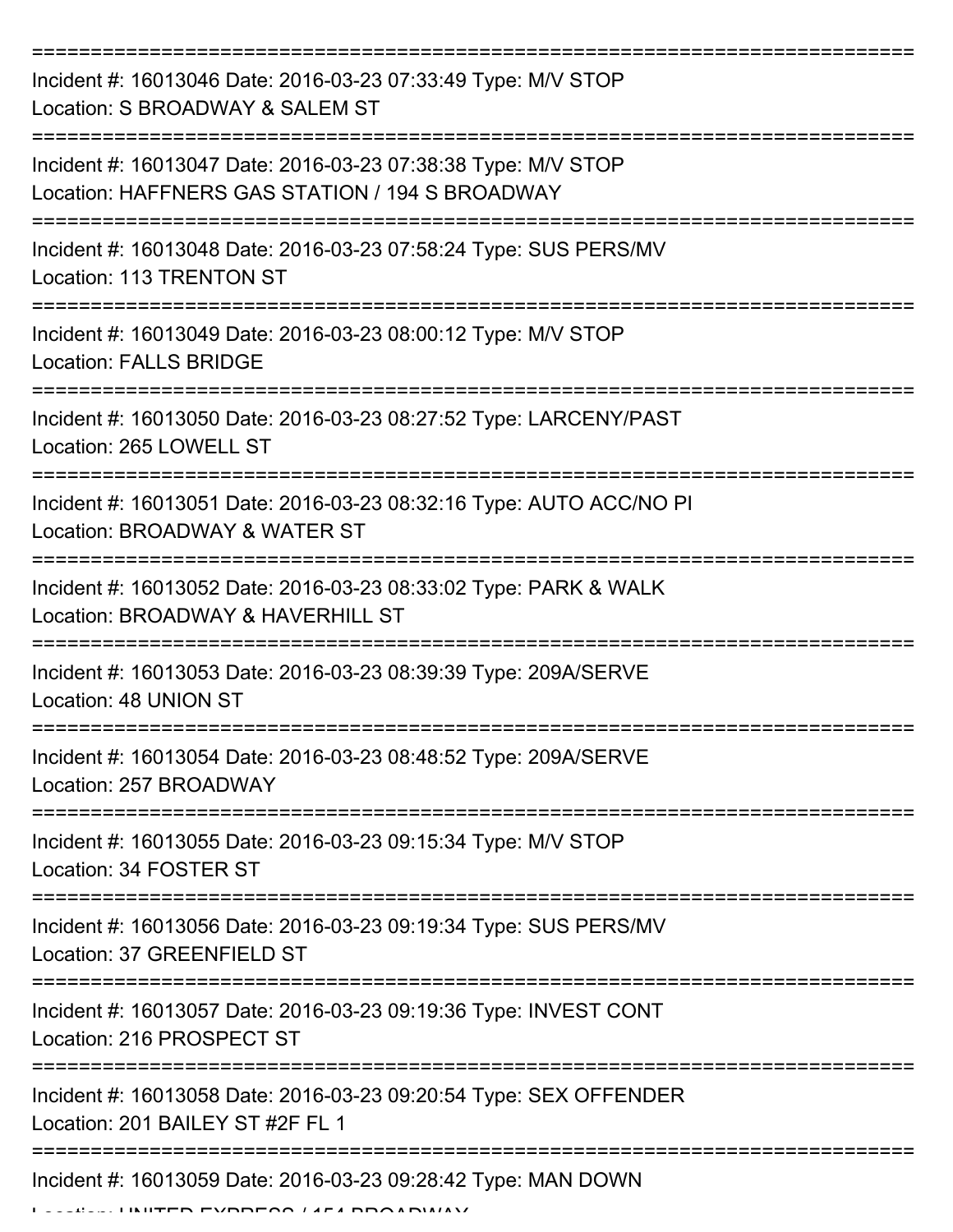| Incident #: 16013060 Date: 2016-03-23 09:29:28 Type: ALARM/BURG<br>Location: 36 WENDELL ST            |
|-------------------------------------------------------------------------------------------------------|
| Incident #: 16013061 Date: 2016-03-23 09:38:26 Type: AUTO ACC/NO PI<br>Location: 439 S UNION ST       |
| Incident #: 16013062 Date: 2016-03-23 09:53:24 Type: 209A/SERVE<br>Location: 73 LYNN ST               |
| Incident #: 16013063 Date: 2016-03-23 10:00:02 Type: MEDIC SUPPORT<br>Location: 39 E HAVERHILL        |
| Incident #: 16013064 Date: 2016-03-23 10:02:54 Type: M/V STOP<br>Location: 249 BROADWAY               |
| Incident #: 16013066 Date: 2016-03-23 10:09:05 Type: MV/BLOCKING<br>Location: 66 NEWTON ST            |
| Incident #: 16013065 Date: 2016-03-23 10:09:16 Type: COURT DOC SERVE<br>Location: 32 EAST LAUREL ST   |
| Incident #: 16013067 Date: 2016-03-23 10:10:30 Type: M/V STOP<br>Location: WINTHROP AVE & RT 495      |
| Incident #: 16013068 Date: 2016-03-23 10:13:57 Type: 209A/SERVE<br>Location: 13 BAILEY ST             |
| Incident #: 16013069 Date: 2016-03-23 10:17:34 Type: ALARM/BURG<br>Location: 595 HAVERHILL ST         |
| Incident #: 16013070 Date: 2016-03-23 10:28:40 Type: SEX OFF. PAST<br>Location: 27 HANCOCK ST         |
| Incident #: 16013071 Date: 2016-03-23 10:47:11 Type: M/V STOP<br>Location: BURGER KING / 187 BROADWAY |
| Incident #: 16013072 Date: 2016-03-23 10:51:12 Type: M/V STOP<br>Location: BROADWAY & LOWELL ST       |
| Incident #: 16013073 Date: 2016-03-23 11:00:22 Type: TOW OF M/V                                       |

Location: 20 WINTED CT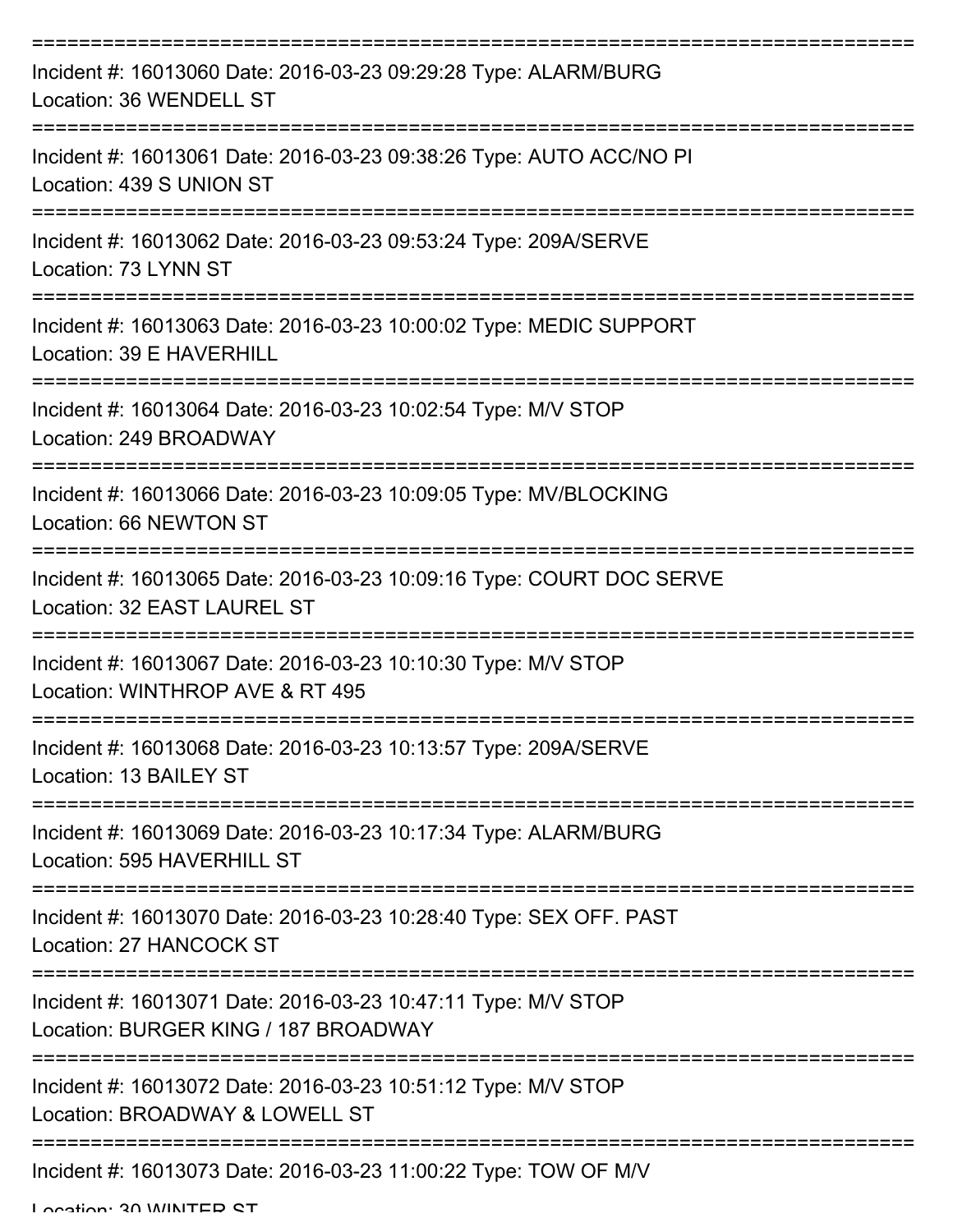| Incident #: 16013074 Date: 2016-03-23 11:06:50 Type: TRESPASSING<br><b>Location: DIAMOND ST</b>          |
|----------------------------------------------------------------------------------------------------------|
| Incident #: 16013075 Date: 2016-03-23 11:14:08 Type: M/V STOP<br>Location: 344 HAVERHILL ST              |
| Incident #: 16013076 Date: 2016-03-23 11:27:21 Type: LIC PLATE STO<br>Location: 97/5C RAILROAD ST        |
| Incident #: 16013077 Date: 2016-03-23 11:32:14 Type: B&E/PAST<br>Location: 22 SOUTH ST                   |
| Incident #: 16013078 Date: 2016-03-23 11:37:47 Type: SELECTIVE ENF<br><b>Location: S UNION ST</b>        |
| Incident #: 16013079 Date: 2016-03-23 11:41:01 Type: MV/BLOCKING<br><b>Location: ROBINSON CT</b>         |
| Incident #: 16013080 Date: 2016-03-23 11:41:58 Type: MAL DAMAGE<br>Location: 232 OSGOOD ST               |
| Incident #: 16013081 Date: 2016-03-23 11:42:34 Type: MV/BLOCKING<br><b>Location: BLAKELIN ST</b>         |
| Incident #: 16013082 Date: 2016-03-23 11:52:11 Type: M/V STOP<br>Location: BRADFORD ST & BROADWAY        |
| Incident #: 16013083 Date: 2016-03-23 11:52:59 Type: INVEST CONT<br>Location: 251 S BROADWAY             |
| Incident #: 16013084 Date: 2016-03-23 11:55:25 Type: MAN DOWN<br>Location: 264 LOWELL ST                 |
| Incident #: 16013085 Date: 2016-03-23 12:01:03 Type: M/V STOP<br><b>Location: SUNION &amp; MERRIMACK</b> |
| Incident #: 16013086 Date: 2016-03-23 12:02:01 Type: INVESTIGATION<br>Location: 238 DORCHESTER           |
| Incident #: 16013087 Date: 2016-03-23 12:06:27 Type: 209A/SERVE                                          |

Location: 661 ESSEX ST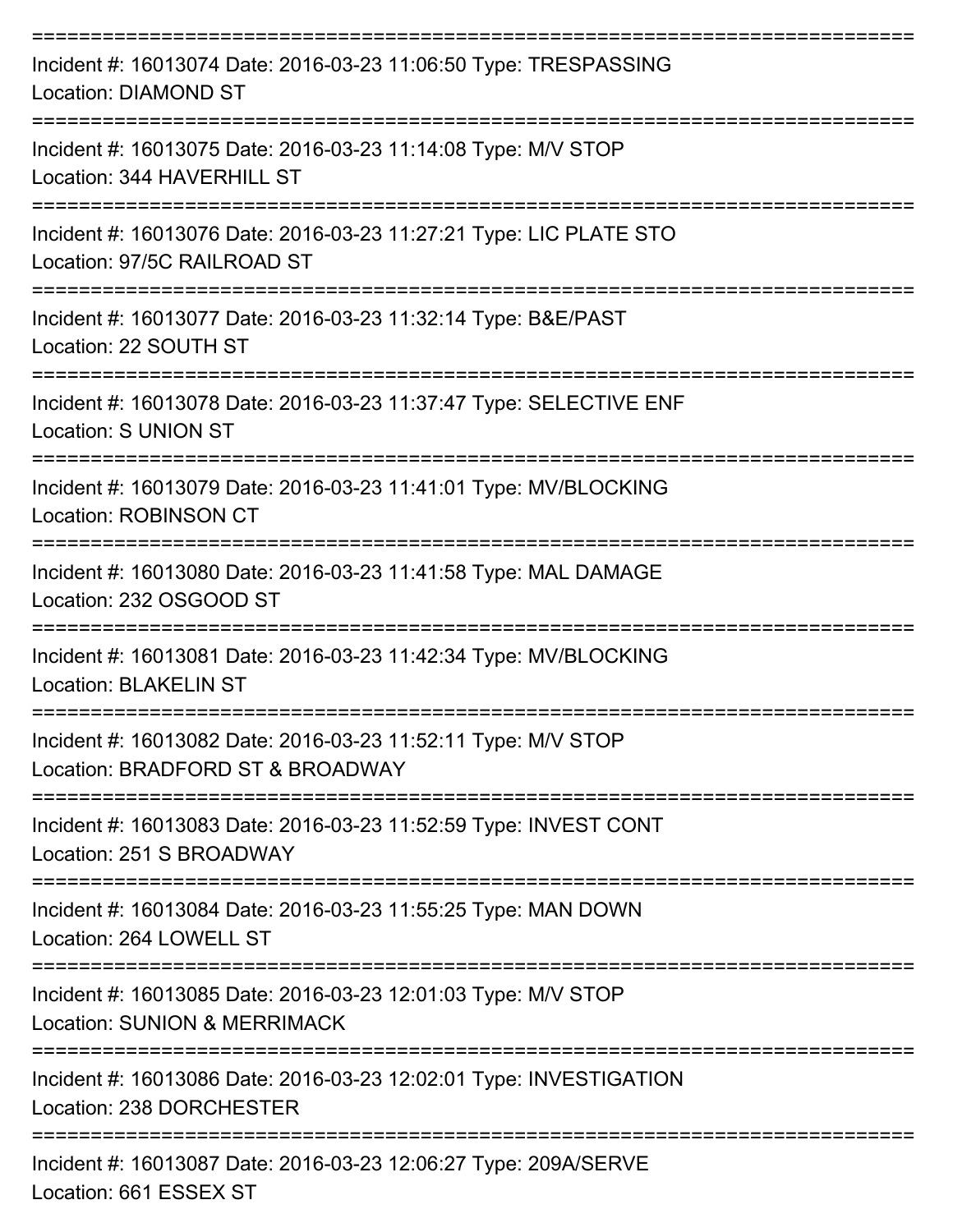| Incident #: 16013088 Date: 2016-03-23 12:12:23 Type: 209A/SERVE<br>Location: 1075 ESSEX ST                             |
|------------------------------------------------------------------------------------------------------------------------|
| Incident #: 16013089 Date: 2016-03-23 12:13:34 Type: MEDIC SUPPORT<br>Location: ARBOUR COUNSELING / 599 CANAL ST       |
| Incident #: 16013090 Date: 2016-03-23 12:22:22 Type: M/V STOP<br>Location: 350 S UNION ST                              |
| Incident #: 16013091 Date: 2016-03-23 12:22:54 Type: A&B PAST<br>Location: LAWRENCE HIGH SCHOOL / 233 HAVERHILL ST     |
| Incident #: 16013092 Date: 2016-03-23 12:28:25 Type: 209A/SERVE<br>Location: 26 HILLSIDE AV                            |
| Incident #: 16013093 Date: 2016-03-23 12:31:10 Type: DOMESTIC/PROG<br>Location: 162 MARGIN ST FL 2                     |
| Incident #: 16013094 Date: 2016-03-23 12:36:12 Type: M/V STOP<br>Location: 45 EATON ST<br>========================     |
| Incident #: 16013095 Date: 2016-03-23 12:40:21 Type: M/V STOP<br>Location: BROADWAY & STAFFORD ST                      |
| Incident #: 16013096 Date: 2016-03-23 12:41:47 Type: DISORDERLY<br>Location: 2 BROOKLINE ST                            |
| Incident #: 16013097 Date: 2016-03-23 12:45:05 Type: SPECIAL CHECK<br>Location: 294 HOWARD ST                          |
| Incident #: 16013098 Date: 2016-03-23 12:58:19 Type: ANIMAL COMPL<br>Location: LAWRENCE FAMILY ACADEMY / 526 LOWELL ST |
| Incident #: 16013099 Date: 2016-03-23 13:06:49 Type: E911 HANGUP<br>Location: HEADSTART (GLCAC) / 305 ESSEX ST         |
| Incident #: 16013100 Date: 2016-03-23 13:12:00 Type: SPECIAL CHECK<br>Location: 30 MORTON ST                           |
| Incident #: 16013101 Date: 2016-03-23 13:15:17 Type: ANIMAL COMPL<br>Location: 88 AMES ST                              |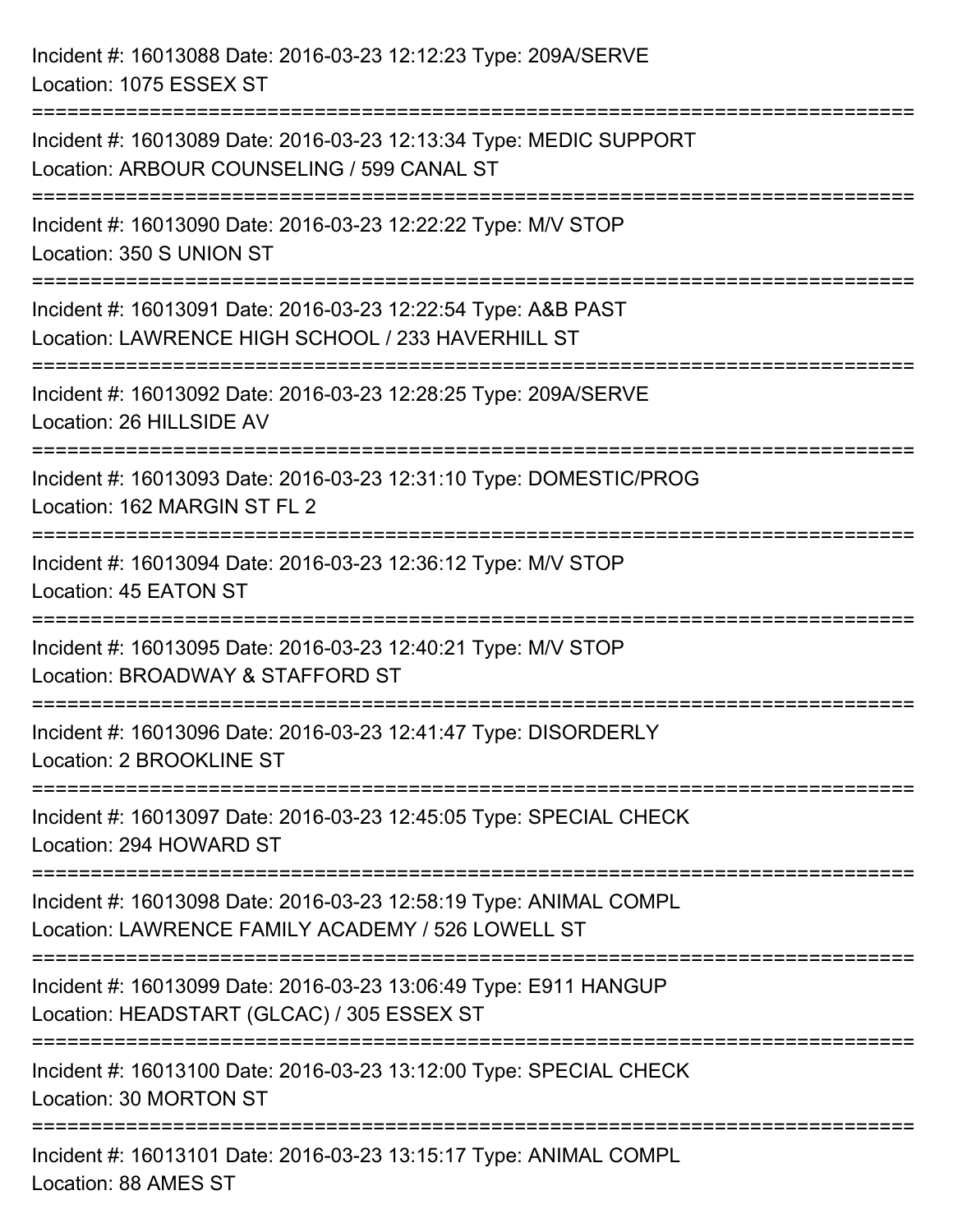| Incident #: 16013102 Date: 2016-03-23 13:23:09 Type: SPECIAL CHECK<br>Location: 83 ARLINGTON ST      |
|------------------------------------------------------------------------------------------------------|
| Incident #: 16013103 Date: 2016-03-23 13:23:21 Type: DISTURBANCE<br>Location: 52 MARKET ST           |
| Incident #: 16013104 Date: 2016-03-23 13:27:20 Type: MAL DAMAGE<br>Location: 604 HOWARD ST           |
| Incident #: 16013105 Date: 2016-03-23 13:28:33 Type: WARRANT SERVE<br>Location: 10 TENNEY ST #10C    |
| Incident #: 16013106 Date: 2016-03-23 13:37:02 Type: SPECIAL CHECK<br>Location: 150 PROSPECT ST      |
| Incident #: 16013107 Date: 2016-03-23 13:52:31 Type: NOTIFICATION<br>Location: 17 HEY ST FL 1        |
| Incident #: 16013108 Date: 2016-03-23 14:01:31 Type: MEDIC SUPPORT<br>Location: 9 WAYNE ST           |
| Incident #: 16013109 Date: 2016-03-23 14:04:43 Type: 209A/SERVE<br>Location: 257 BROADWAY            |
| Incident #: 16013110 Date: 2016-03-23 14:08:12 Type: MAN DOWN<br>Location: BENNINGTON ST & ERVING AV |
| Incident #: 16013111 Date: 2016-03-23 14:11:15 Type: SUS PERS/MV<br>Location: 23 DOYLE ST            |
| Incident #: 16013112 Date: 2016-03-23 14:11:53 Type: B&E/PAST<br>Location: ESSEX ST & WINTER ST      |
| Incident #: 16013113 Date: 2016-03-23 14:14:12 Type: THREATS<br>Location: 233 HAVERHILL ST           |
| Incident #: 16013114 Date: 2016-03-23 14:18:59 Type: M/V STOP<br>Location: PHILLIPS ST & SALEM ST    |
| Incident #: 16013115 Date: 2016-03-23 14:22:53 Type: GENERAL SERV<br>Location: 200 COMMON ST         |

===========================================================================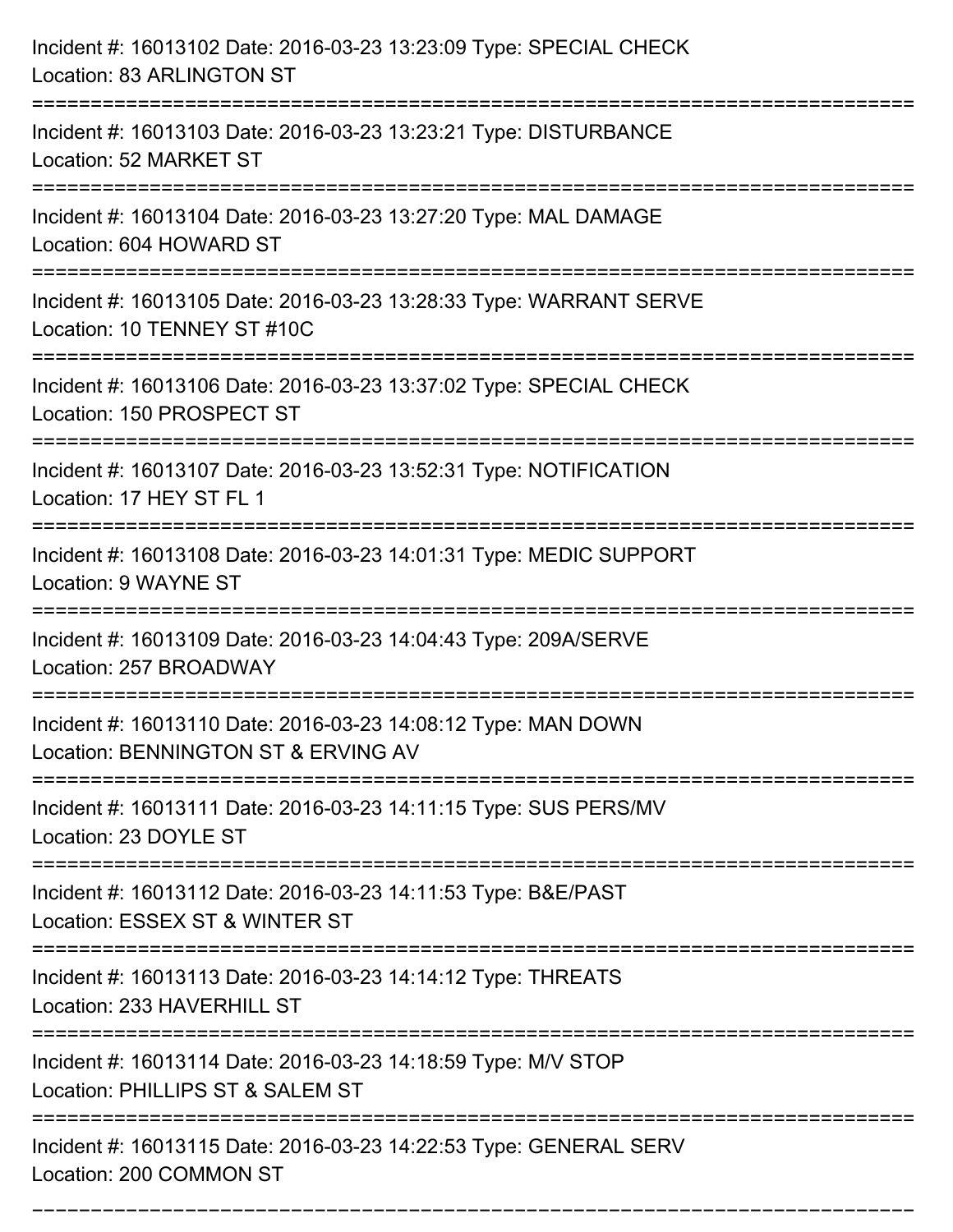| Incident #: 16013116 Date: 2016-03-23 14:27:29 Type: INVEST CONT<br>Location: 112 MARSTON ST                                                        |
|-----------------------------------------------------------------------------------------------------------------------------------------------------|
| Incident #: 16013117 Date: 2016-03-23 14:32:25 Type: ASSSIT OTHER PD<br>Location: 209 PROSPECT ST                                                   |
| Incident #: 16013118 Date: 2016-03-23 14:37:50 Type: INVESTIGATION<br>Location: 90 LOWELL ST                                                        |
| Incident #: 16013119 Date: 2016-03-23 14:38:50 Type: MEDIC SUPPORT<br>Location: 50 BROADWAY                                                         |
| Incident #: 16013120 Date: 2016-03-23 14:46:36 Type: WARRANT SERVE<br>Location: 144 S UNION ST<br>============================                      |
| Incident #: 16013121 Date: 2016-03-23 14:51:14 Type: UNWANTEDGUEST<br>Location: NEW BALANCE ATHLETIC SHOE CORP / 5 S UNION ST<br>------------------ |
| Incident #: 16013123 Date: 2016-03-23 14:52:59 Type: TOW OF M/V<br>Location: 180 BAILEY ST                                                          |
| Incident #: 16013122 Date: 2016-03-23 14:54:39 Type: AUTO ACC/NO PI<br>Location: 5 S UNION ST                                                       |
| Incident #: 16013124 Date: 2016-03-23 14:57:56 Type: TRESPASSING<br>Location: 135 BROADWAY                                                          |
| Incident #: 16013125 Date: 2016-03-23 15:07:11 Type: INVEST CONT<br>Location: 604 HOWARD ST FL 2                                                    |
| Incident #: 16013126 Date: 2016-03-23 15:08:08 Type: M/V STOP<br>Location: BROADWAY & LOWELL ST                                                     |
| Incident #: 16013127 Date: 2016-03-23 15:20:47 Type: DRUG VIO<br>Location: INMAN ST & S BROADWAY                                                    |
| Incident #: 16013130 Date: 2016-03-23 15:23:10 Type: IDENTITY THEFT<br>Location: 47 PEARL ST                                                        |
| Incident #: 16013128 Date: 2016-03-23 15:23:10 Type: GENERAL SERV<br>Location: 1 GENERAL ST                                                         |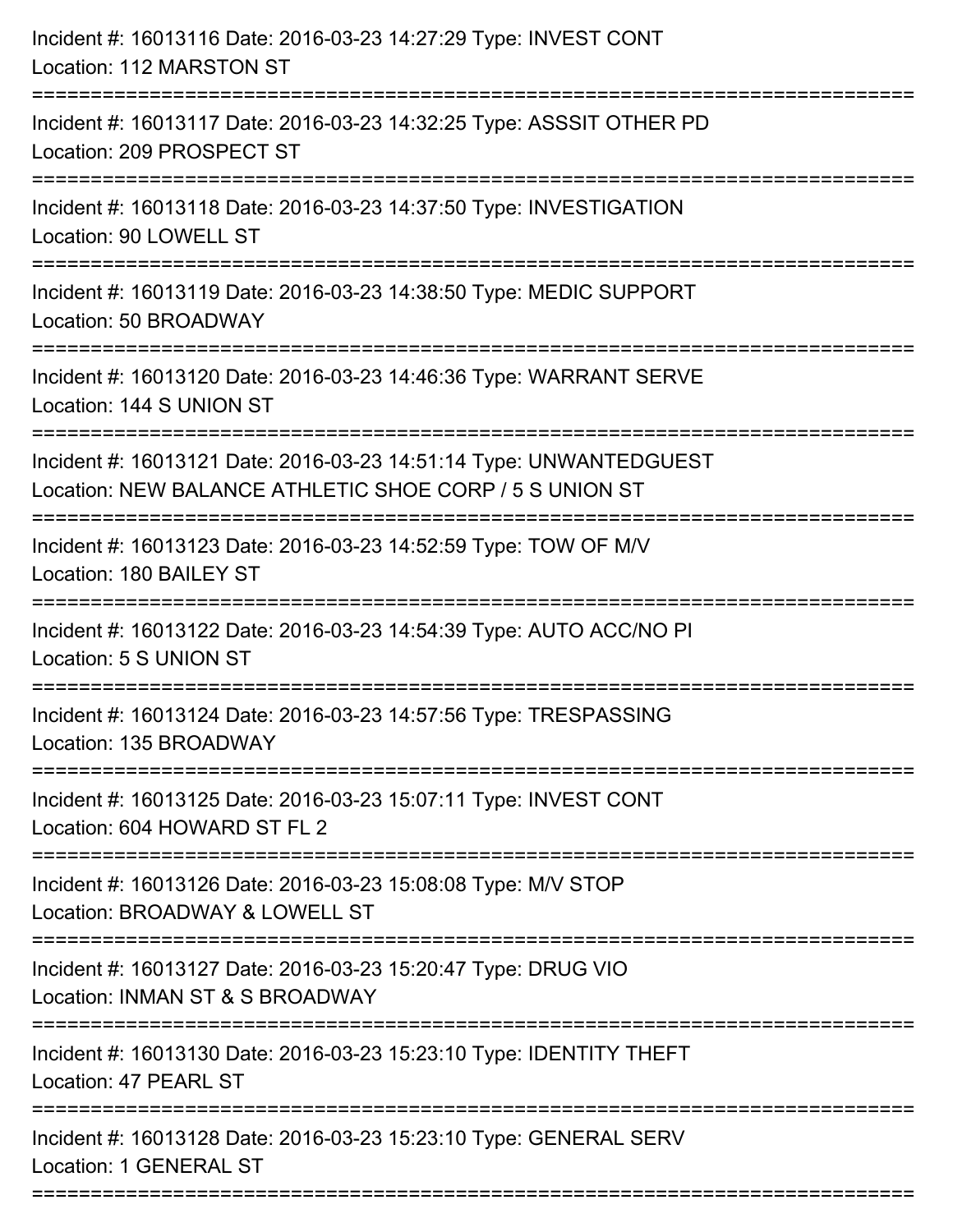Location: 27 BROOK ST #1

| Incident #: 16013131 Date: 2016-03-23 15:42:08 Type: INVEST CONT<br>Location: BREEN SCHOOL / 114 OSGOOD ST               |
|--------------------------------------------------------------------------------------------------------------------------|
| Incident #: 16013132 Date: 2016-03-23 15:52:19 Type: M/V STOP<br>Location: 53 BROOK ST                                   |
| Incident #: 16013133 Date: 2016-03-23 15:55:04 Type: WOMAN DOWN<br>Location: 647 ANDOVER ST                              |
| Incident #: 16013134 Date: 2016-03-23 15:59:30 Type: MEDIC SUPPORT<br>Location: MARY IMMACULATE / 172 LAWRENCE ST FL 3RD |
| Incident #: 16013135 Date: 2016-03-23 16:06:33 Type: ASSSIT OTHER PD<br>Location: FROST SCHOOL / 33 HAMLET ST            |
| Incident #: 16013136 Date: 2016-03-23 16:08:07 Type: AUTO ACC/NO PI<br><b>Location: MANCHESTER ST</b>                    |
| Incident #: 16013137 Date: 2016-03-23 16:19:23 Type: M/V STOP<br><b>Location: MELVIN ST</b>                              |
| Incident #: 16013138 Date: 2016-03-23 16:24:04 Type: DRUG OVERDOSE<br>Location: BROADWAY & HAVERHILL ST                  |
| Incident #: 16013139 Date: 2016-03-23 16:34:24 Type: MAL DAMAGE<br>Location: 364 ANDOVER ST                              |
| ==================<br>Incident #: 16013140 Date: 2016-03-23 17:18:55 Type: MEDIC SUPPORT<br>Location: 610 ANDOVER ST     |
| Incident #: 16013141 Date: 2016-03-23 17:23:54 Type: ALARM/BURG<br>Location: MARTINEZ RESIDENCE / 15 FLORAL ST           |
| Incident #: 16013142 Date: 2016-03-23 17:27:55 Type: MISSING PERS<br>Location: 85 WARREN ST                              |
| Incident #: 16013143 Date: 2016-03-23 17:38:47 Type: MEDIC SUPPORT<br>Location: 22 GREENFIELD ST                         |
|                                                                                                                          |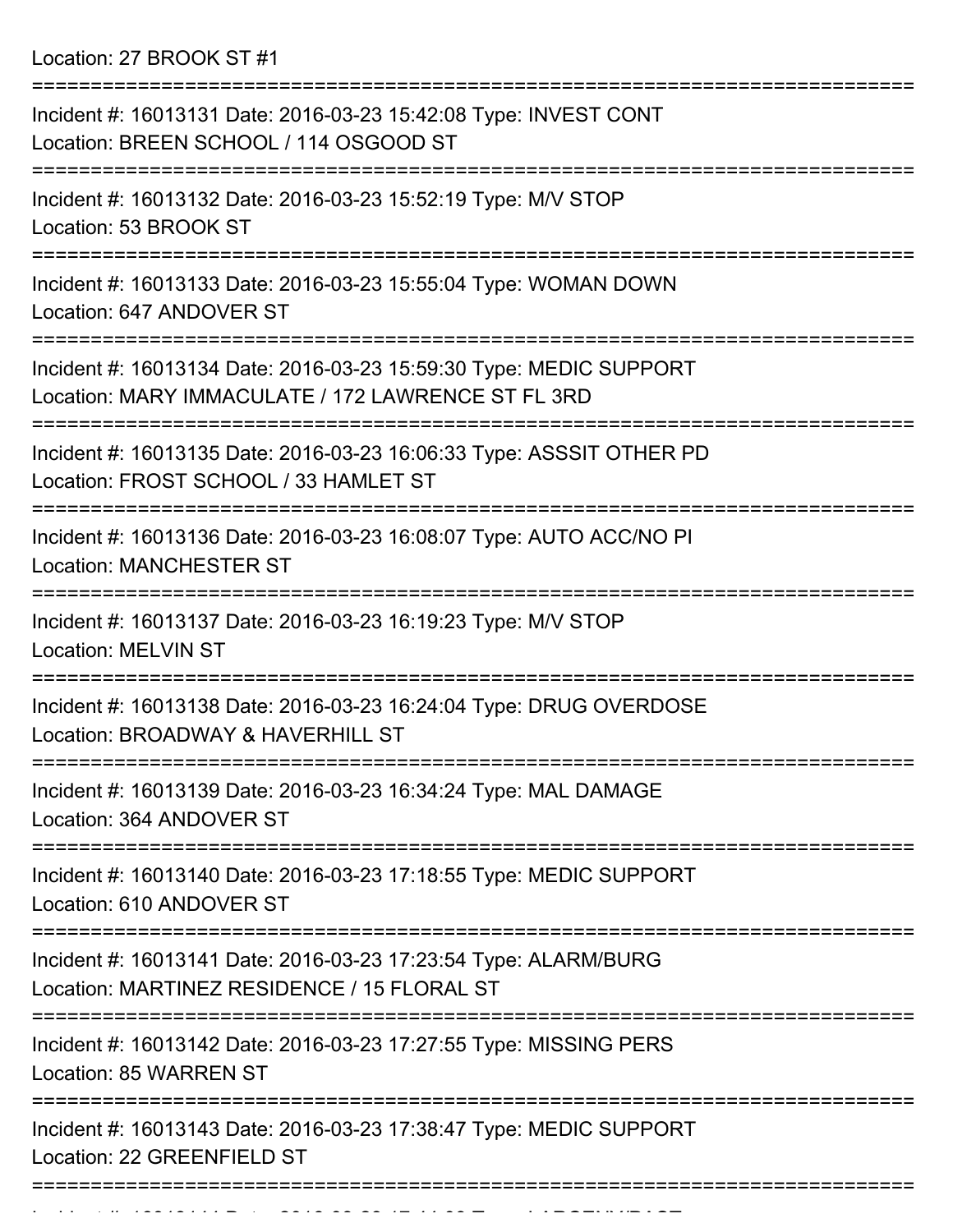Location: 266 BROADWAY

| Incident #: 16013145 Date: 2016-03-23 17:49:16 Type: M/V STOP<br>Location: BROADWAY & LOWELL ST               |
|---------------------------------------------------------------------------------------------------------------|
| Incident #: 16013146 Date: 2016-03-23 17:52:59 Type: THREATS<br>Location: 81 CROSS ST FL 1<br>--------------- |
| Incident #: 16013147 Date: 2016-03-23 17:55:28 Type: M/V STOP<br>Location: MERRIMACK ST & S BROADWAY          |
| Incident #: 16013148 Date: 2016-03-23 18:05:24 Type: MEDIC SUPPORT<br>Location: 103 FARNHAM ST FL 2           |
| Incident #: 16013149 Date: 2016-03-23 18:06:54 Type: DOMESTIC/PROG<br>Location: 54 NEWBURY ST #7 FL 2         |
| Incident #: 16013150 Date: 2016-03-23 18:17:43 Type: M/V STOP<br>Location: BROADWAY & LOWELL ST               |
| Incident #: 16013151 Date: 2016-03-23 18:18:31 Type: NOISE ORD<br>Location: 364 ANDOVER ST FL 3               |
| Incident #: 16013152 Date: 2016-03-23 18:26:22 Type: MISSING PERS<br>Location: 39 TREMONT ST #1               |
| Incident #: 16013153 Date: 2016-03-23 18:31:56 Type: ASSIST FIRE<br>Location: SHOWCASE LAUNDRY / 360 BROADWAY |
| Incident #: 16013154 Date: 2016-03-23 18:36:09 Type: M/V STOP<br>Location: 222 ESSEX ST                       |
| Incident #: 16013155 Date: 2016-03-23 18:38:54 Type: UNWANTEDGUEST<br>Location: 173 ESSEX ST                  |
| Incident #: 16013157 Date: 2016-03-23 18:46:23 Type: MEDIC SUPPORT<br>Location: 251 FARNHAM ST #B             |
| Incident #: 16013156 Date: 2016-03-23 18:47:06 Type: WOMAN DOWN<br>Location: 32 LAWRENCE ST                   |
|                                                                                                               |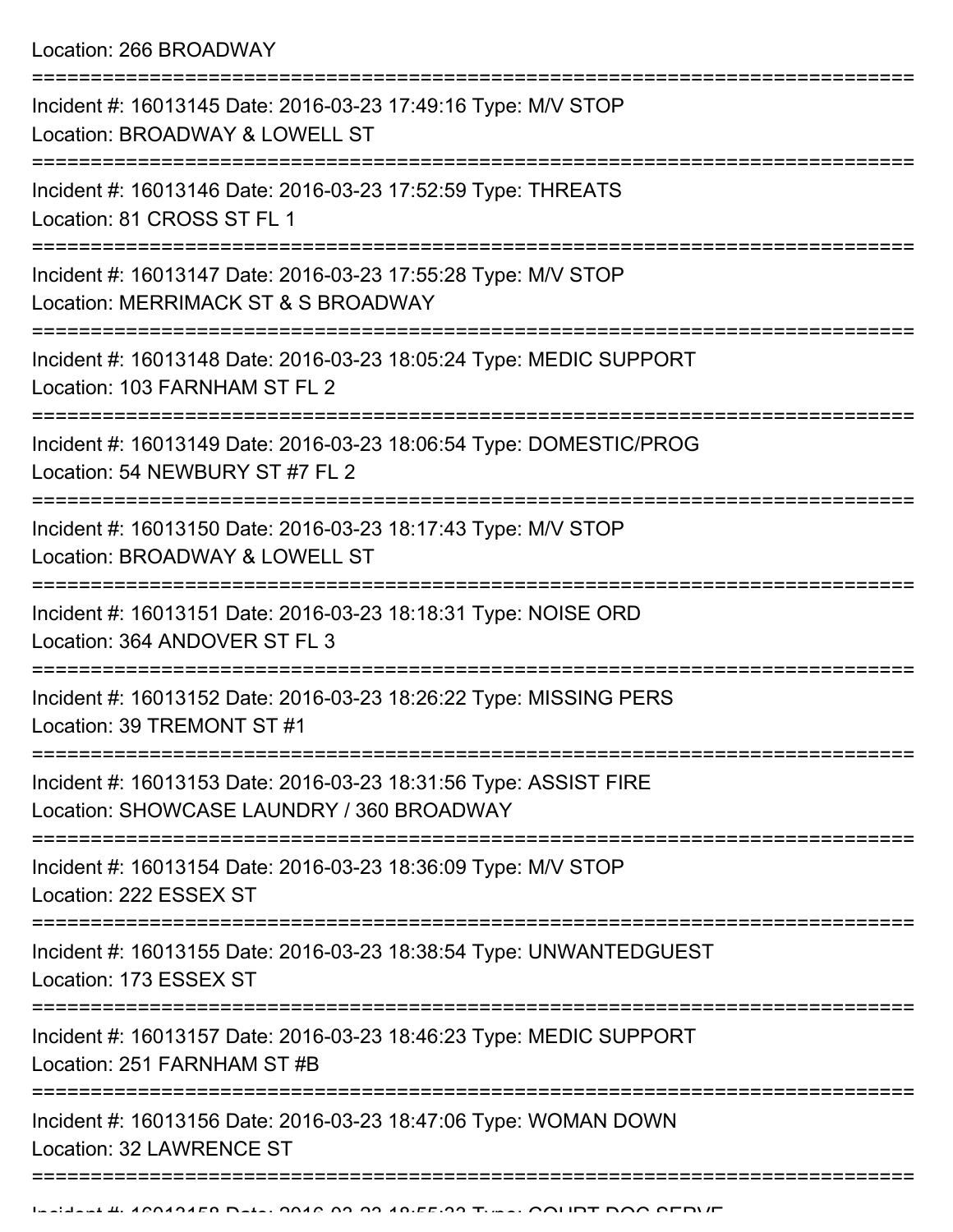## Location: 11 EXETER ST

| Incident #: 16013159 Date: 2016-03-23 18:56:28 Type: M/V STOP<br>Location: HAMPSHIRE ST & LOWELL ST                      |
|--------------------------------------------------------------------------------------------------------------------------|
| Incident #: 16013160 Date: 2016-03-23 19:02:25 Type: M/V STOP<br>Location: WARREN ST & MILTON ST                         |
| Incident #: 16013161 Date: 2016-03-23 19:03:54 Type: INVEST CONT<br>Location: 86 EUTAW ST                                |
| Incident #: 16013162 Date: 2016-03-23 19:07:30 Type: FIGHT<br>Location: BROADWAY & LOWELL ST                             |
| Incident #: 16013163 Date: 2016-03-23 19:27:17 Type: M/V STOP<br>Location: BROADWAY & ESSEX ST                           |
| Incident #: 16013164 Date: 2016-03-23 19:43:53 Type: M/V STOP<br>Location: HAVERHILL ST & JACKSON ST                     |
| Incident #: 16013165 Date: 2016-03-23 19:51:48 Type: B&E/PAST<br>Location: 56 ISLAND ST                                  |
| Incident #: 16013166 Date: 2016-03-23 20:02:05 Type: UNWANTEDGUEST<br>Location: MCDONALDS / 50 BROADWAY                  |
| Incident #: 16013167 Date: 2016-03-23 20:06:43 Type: M/V STOP<br><b>Location: CANAL ST &amp; UNION ST</b>                |
| Incident #: 16013168 Date: 2016-03-23 20:09:31 Type: M/V STOP<br>Location: 550 BROADWAY                                  |
| Incident #: 16013169 Date: 2016-03-23 20:17:56 Type: DOMESTIC/PROG<br>Location: LAWRENCE GENERAL HOSPITAL / 1 GENERAL ST |
| Incident #: 16013170 Date: 2016-03-23 20:29:44 Type: MAL DAMG PROG<br>Location: 13 WENDELL ST                            |
| Incident #: 16013171 Date: 2016-03-23 20:31:38 Type: M/V STOP<br>Location: FALMOUTH ST & S UNION ST                      |
| Incident #: 16013172 Date: 2016-03-23 20:41:12 Type: M/V STOP                                                            |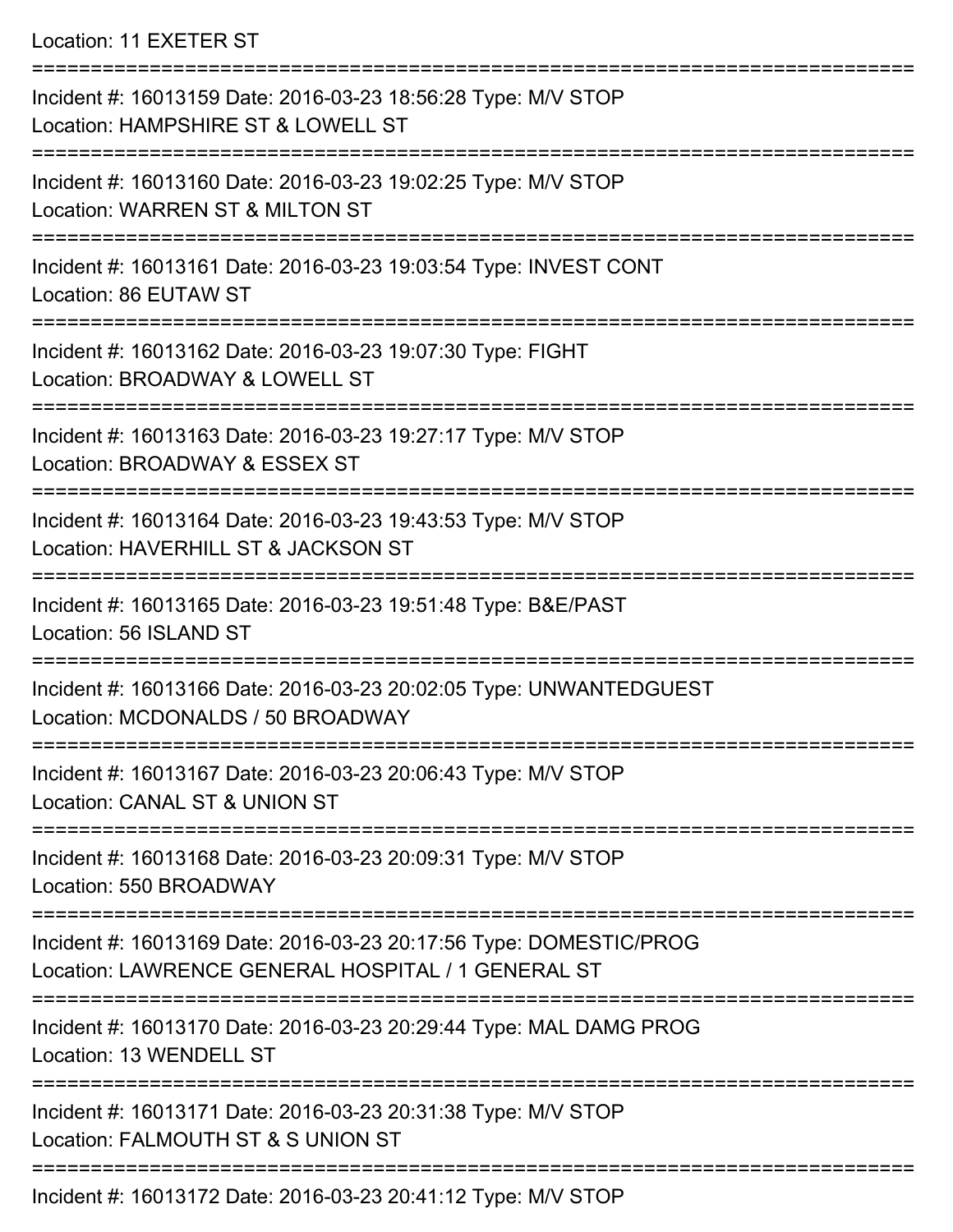| Incident #: 16013173 Date: 2016-03-23 20:56:59 Type: M/V STOP<br>Location: HAVERHILL ST & RESERVOIR ST                       |
|------------------------------------------------------------------------------------------------------------------------------|
| Incident #: 16013174 Date: 2016-03-23 20:57:32 Type: GENERAL SERV<br>Location: E HAVERHILL ST & PROSPECT ST                  |
| Incident #: 16013175 Date: 2016-03-23 21:02:26 Type: DOMESTIC/PROG<br>Location: 204 S UNION ST #3R                           |
| Incident #: 16013176 Date: 2016-03-23 21:07:01 Type: DOMESTIC/PROG<br>Location: 9 MT VERNON TER                              |
| Incident #: 16013177 Date: 2016-03-23 21:16:10 Type: DOMESTIC/PROG<br>Location: 13 WENDELL ST                                |
| Incident #: 16013178 Date: 2016-03-23 21:32:55 Type: SUS PERS/MV<br>Location: ESSEX ST & LAWRENCE ST                         |
| Incident #: 16013179 Date: 2016-03-23 21:48:43 Type: NOISE ORD<br>Location: 262 E HAVERHILL ST #2                            |
| Incident #: 16013180 Date: 2016-03-23 21:49:49 Type: SUS PERS/MV<br>Location: 17 BOYD ST<br>-------------------------------- |
| Incident #: 16013181 Date: 2016-03-23 21:57:25 Type: M/V STOP<br>Location: ANDOVER ST & CLIFTON ST                           |
| Incident #: 16013182 Date: 2016-03-23 22:05:12 Type: M/V STOP<br>Location: BROADWAY & LOWELL ST                              |
| Incident #: 16013183 Date: 2016-03-23 22:06:34 Type: M/V STOP<br>Location: BROADWAY & LOWELL ST                              |
| Incident #: 16013184 Date: 2016-03-23 22:07:44 Type: M/V STOP<br>Location: BROADWAY & LOWELL ST                              |
| Incident #: 16013185 Date: 2016-03-23 22:08:34 Type: M/V STOP<br>Location: BROADWAY & LOWELL ST                              |
| Incident #: 16013186 Date: 2016-03-23 22:11:09 Type: M/V STOP                                                                |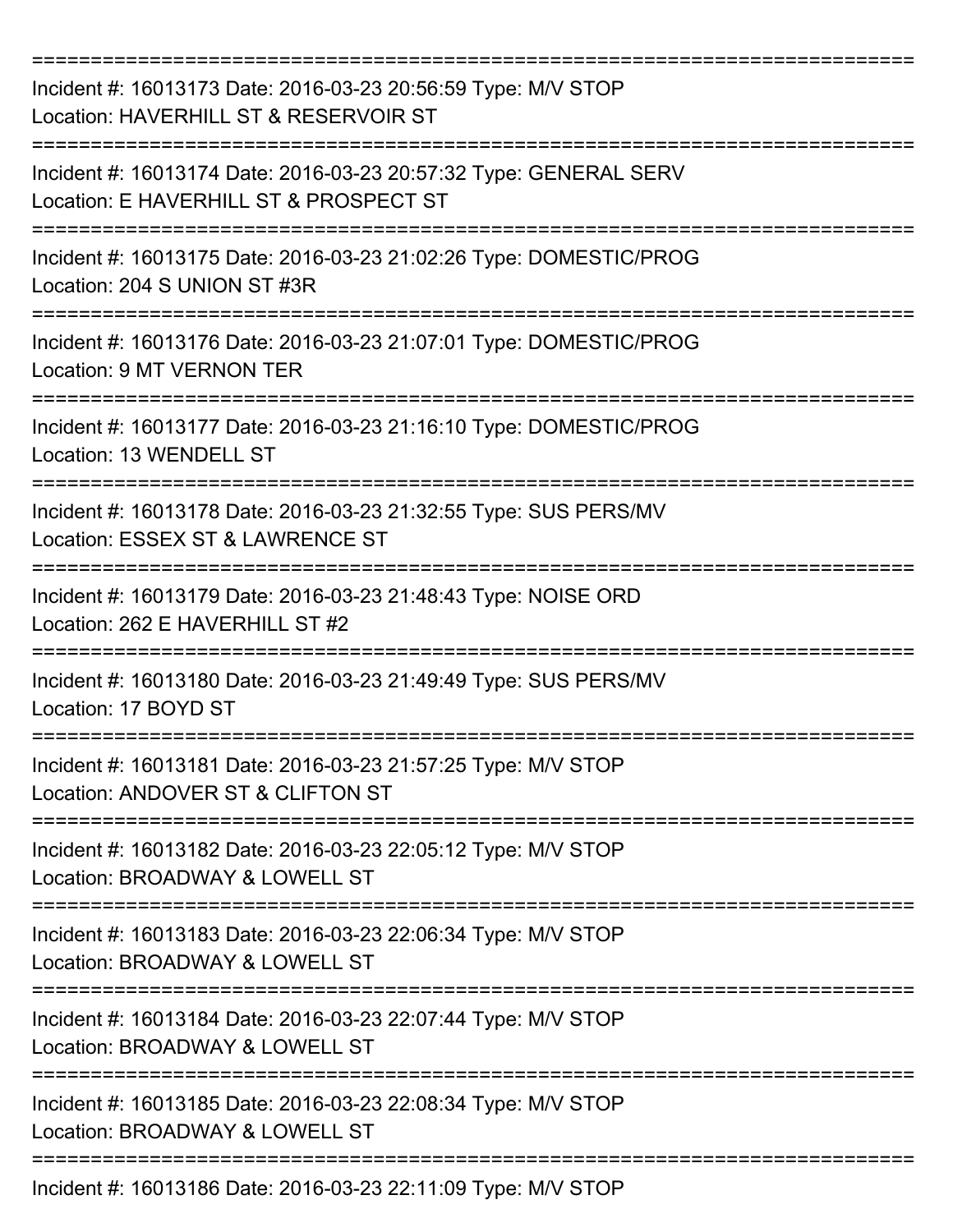| Incident #: 16013187 Date: 2016-03-23 22:12:48 Type: M/V STOP<br>Location: BROADWAY & LOWELL ST                                                                                                                                                                                                                                                                                                                                                                                                                                                             |
|-------------------------------------------------------------------------------------------------------------------------------------------------------------------------------------------------------------------------------------------------------------------------------------------------------------------------------------------------------------------------------------------------------------------------------------------------------------------------------------------------------------------------------------------------------------|
| Incident #: 16013188 Date: 2016-03-23 22:13:55 Type: M/V STOP<br>Location: BROADWAY & LOWELL ST                                                                                                                                                                                                                                                                                                                                                                                                                                                             |
| Incident #: 16013189 Date: 2016-03-23 22:16:21 Type: M/V STOP<br>Location: BROADWAY & LOWELL ST                                                                                                                                                                                                                                                                                                                                                                                                                                                             |
| Incident #: 16013190 Date: 2016-03-23 22:17:28 Type: M/V STOP<br>Location: BROADWAY & LOWELL ST                                                                                                                                                                                                                                                                                                                                                                                                                                                             |
| Incident #: 16013191 Date: 2016-03-23 22:24:08 Type: GENERAL SERV<br>Location: BIG N' BEEFY / 415 BROADWAY                                                                                                                                                                                                                                                                                                                                                                                                                                                  |
| Incident #: 16013192 Date: 2016-03-23 22:34:55 Type: NOISE ORD<br>Location: 20 BODWELL ST FL 2                                                                                                                                                                                                                                                                                                                                                                                                                                                              |
| Incident #: 16013193 Date: 2016-03-23 22:42:50 Type: M/V STOP<br>Location: BROADWAY & PARK ST                                                                                                                                                                                                                                                                                                                                                                                                                                                               |
| Incident #: 16013194 Date: 2016-03-23 22:51:41 Type: KEEP PEACE<br>Location: 105 UNION ST                                                                                                                                                                                                                                                                                                                                                                                                                                                                   |
| Incident #: 16013195 Date: 2016-03-23 22:54:27 Type: DOMESTIC/PAST<br>Location: 550 BROADWAY                                                                                                                                                                                                                                                                                                                                                                                                                                                                |
| Incident #: 16013196 Date: 2016-03-23 22:59:59 Type: SUS PERS/MV<br>Location: 113 NEWTON ST                                                                                                                                                                                                                                                                                                                                                                                                                                                                 |
| Incident #: 16013197 Date: 2016-03-23 23:10:13 Type: KEEP PEACE<br>Location: 105 UNION ST #REAR FL 2                                                                                                                                                                                                                                                                                                                                                                                                                                                        |
| Incident #: 16013198 Date: 2016-03-23 23:10:49 Type: M/V STOP<br>Location: 133 S BROADWAY                                                                                                                                                                                                                                                                                                                                                                                                                                                                   |
| Incident #: 16013199 Date: 2016-03-23 23:21:27 Type: M/V STOP<br>Location: 2 INMAN ST                                                                                                                                                                                                                                                                                                                                                                                                                                                                       |
| Incident #: 16013200 Date: 2016-03-23 23:23:26 Type: M/V STOP<br>$\blacksquare$ $\blacksquare$ $\blacksquare$ $\blacksquare$ $\blacksquare$ $\blacksquare$ $\blacksquare$ $\blacksquare$ $\blacksquare$ $\blacksquare$ $\blacksquare$ $\blacksquare$ $\blacksquare$ $\blacksquare$ $\blacksquare$ $\blacksquare$ $\blacksquare$ $\blacksquare$ $\blacksquare$ $\blacksquare$ $\blacksquare$ $\blacksquare$ $\blacksquare$ $\blacksquare$ $\blacksquare$ $\blacksquare$ $\blacksquare$ $\blacksquare$ $\blacksquare$ $\blacksquare$ $\blacksquare$ $\blacks$ |